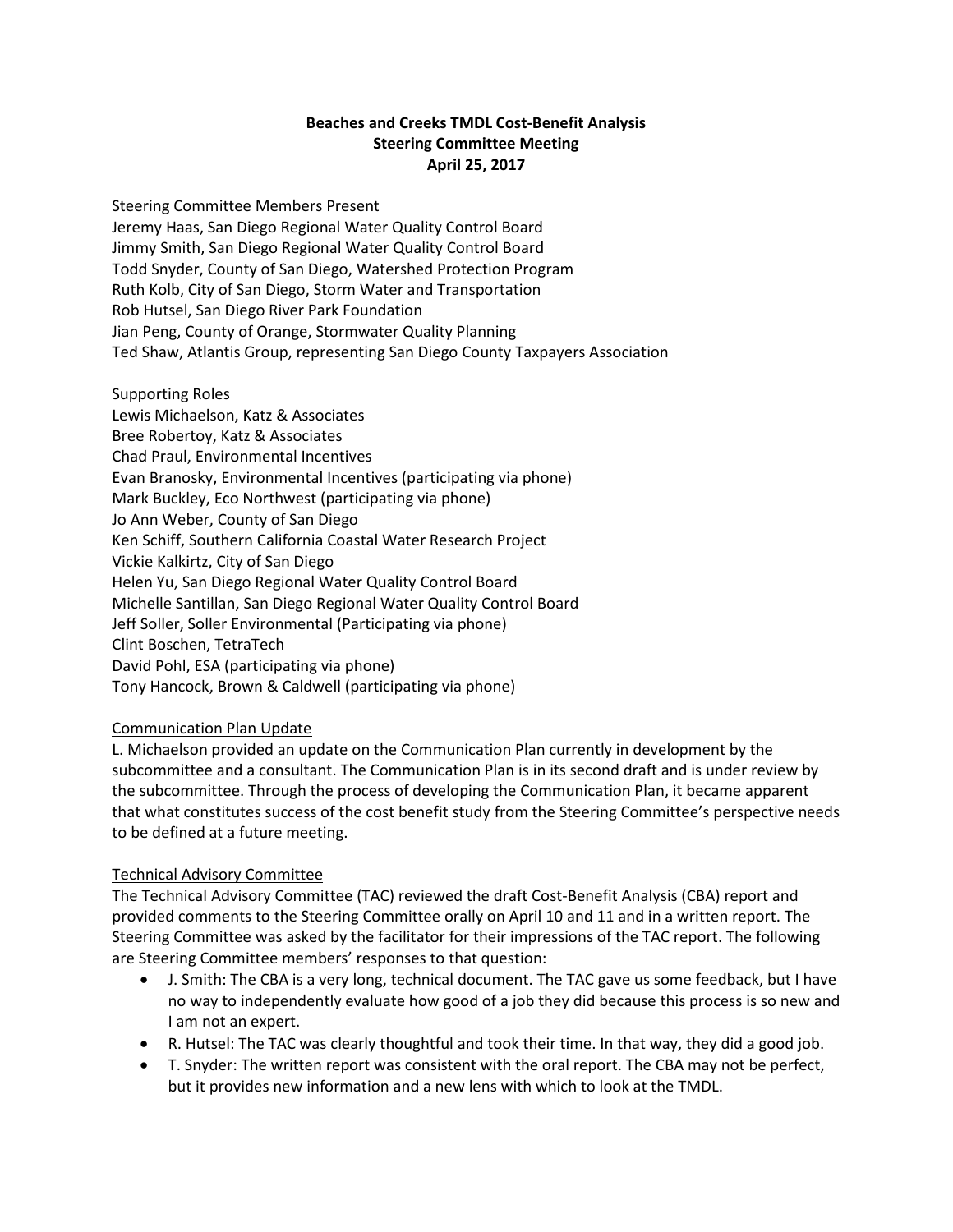- J. Peng: The TAC put the economic analysis on top when they commented on the overall strength of the CBA. That gave me comfort, since the Steering Committee has expertise in health and science but not economics.
- R. Kolb: I'm glad that the written report matched the oral report.

# Meeting Objectives and Process

The consultants are in the process of incorporating TAC and Steering Committee comments into the CBA. They identified seven areas where decisions need to be made to move forward with the CBA. Some recommendations may have schedule and scope implications. The Steering Committee was asked to reach consensus on each decision based on the six levels of consensus handout that the facilitator provided. If consensus was not reached, a quorum of 60 percent, or four votes out of six, would have been required to pass a decision based on the Steering Committee's charter.

The consultant provided recommendations for each decision based on the following criteria:

- Will the potential action substantially enhance the credibility of the CBA?
- Is the potential action likely to result in a change to a major policy action?

The Steering Committee felt that the second criteria was ambiguous, as it is unknown what policy decisions will be impacted by the CBA. They suggested that the second criterion focus on whether the potential action would better inform policy decisions and next steps after the CBA.

## Recommended Actions

1. **Consultant Recommendation:** Focus revisions to the stormwater section on better documenting the methods rather than using different methods.

**Alternative:** Develop and apply new methods to evaluate stormwater scenarios.

- K. Schiff: The TAC talked about whether the modeling should be redone, but the consensus was that it's not worth remodeling until there is a better understanding of sources in the scientific community. The TAC thought the consultant should document and discuss the modeling better in the CBA report.
- J. Smith: The stormwater scenario confidence is more likely in the 3 to 5 range (on a scale of 1- 10). The third party validation for cost estimates is less than that based on only two copermittees and a lot of differences between them. We didn't quite get what we wanted overall in the CBA, but we don't have enough time or money to redo the cost estimates. The consultant should speak to that limitation and what could be done in the future to improve them.
	- o C. Praul: Water Quality Improvement Plan costs are separate from the costs used in the CBA.
- T. Snyder: This is the same model used for the TMDL. Why isn't it good enough for the CBA?
	- $\circ$  C. Boschen: There have been significant improvements to the model over time due to the availability of more accurate and available data. The modeling is updated to ensure it represents conditions as accurately as possible. There are not as many limitations regarding the loading simulation program as there are for best management practices and the fecal coliform to enterococcus conversion. We did not convert fecal coliform to enterococcus in the model. We can add documentation to the report to reflect that.
- **Action:** The Steering Committee decided to move forward with the recommended action.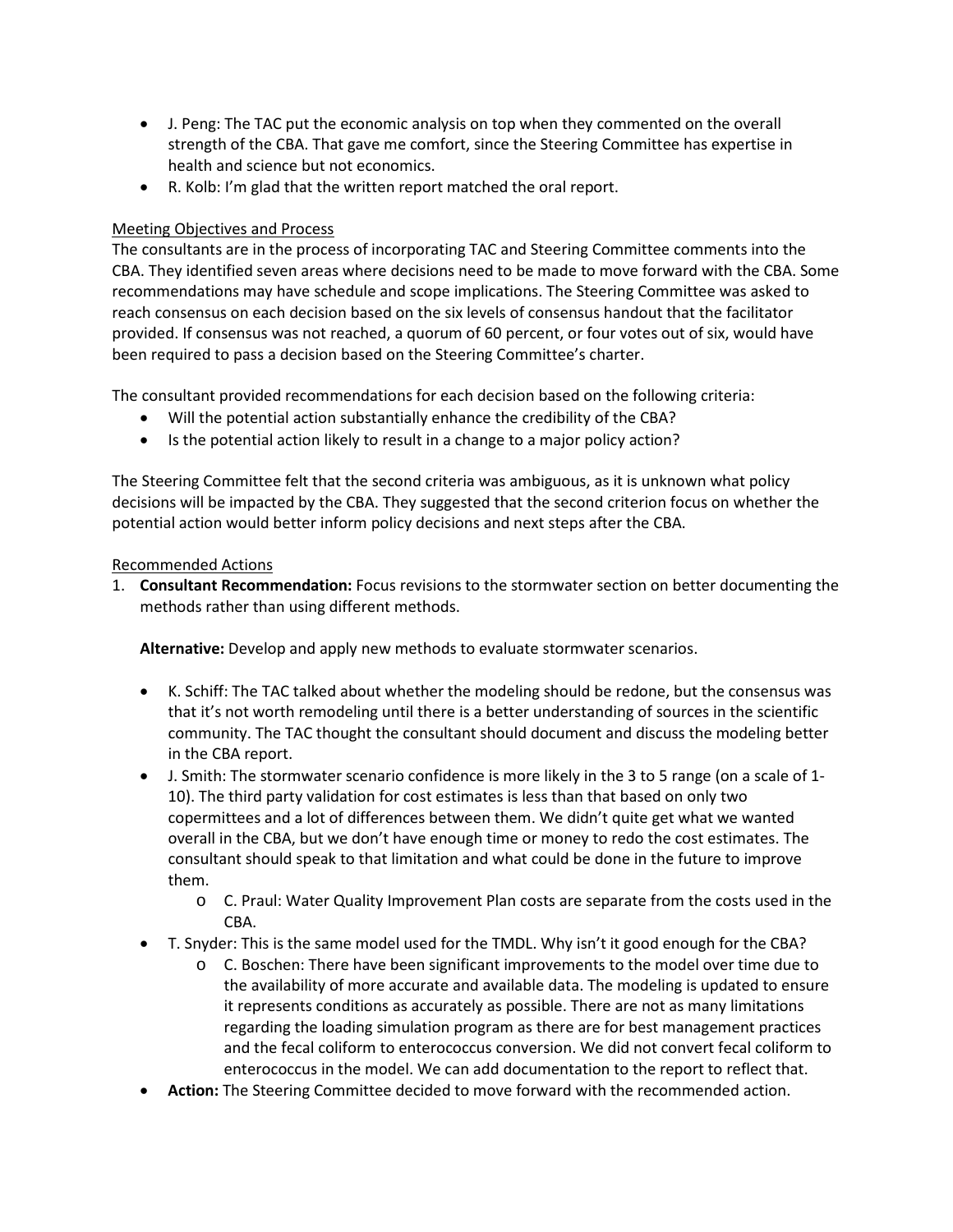2. **Consultant Recommendation:** Revise the human sources analysis to better characterize sources and move away from best professional judgment. Develop a viral load approach rather than using HF183 for transient sources.

**Alternative:** Enhance the description of current methods and clarify that it is a screening level analysis that uses best professional judgment.

- C. Praul: Even the recommended action would still require best professional judgment. We can do better, but we're not going to be able to get away from it completely.
- K. Schiff: The TAC focused on human sources because it was clear that's where the most benefit is going to come from. The conclusion was that there is thin information here. Until more data are collected, the analysis is not going to get much better.
- J. Smith: This is the biggest concern overall. We need to say something about the extreme nature of the sensitivity inputs (e.g., urban campers and sewer leakage). I'm fine with the alternative, but document the sensitivity. The potential return on investment is large.
- J. Soller: In the last round of analysis, the transient population became an important contributor to risk. One reason it's so sensitive is that we're using an indicator. For sewage, indicators are good to use, but as the population gets smaller, they're not as useful. We could focus on viral contributions. Reductions in flow would reduce viral contributions by the same proportion. Some data are available on annual illness rate and how long viruses remain present in feces. The calculation is straightforward. The hard part is stringing it together in a way that makes sense. It would take some time to figure out (2 to 3 weeks), and the current schedule could not be maintained.
- J. Smith: That approach is an improvement, but it puts an emphasis on population estimates that relied on best professional judgment. Second, this sounds like new analysis. We need to make sure we have time to complete it.
- T. Snyder: I'm concerned about whether this will move us forward. Wastewater leakage assumes a steady state and doesn't consider infiltration. I think we've learned enough to define next steps that are outside the scope of work. I would leave the analysis as-is.
- R. Hutsel: The transient population has a higher illness rate. Since this is such a significant issue, are we getting to a threshold where the credibility of the whole report is questioned? Rather than try to develop a new approach, I would focus on explaining the existing approach better.
- T. Shaw: We can't apply the general population rate of illness to transient populations. I'm also disinclined to developing a new approach.
- **Action:** The Steering Committee opted for the alternative action along with an enhanced discussion of uncertainty and sensitivity.
- 3. **Consultant Recommendation:** Restructure the document by providing an additional two-page fact sheet, advancing the synthesis of findings, beginning the introduction with a CBA primer and expanding the focus on the scenarios in the introduction.

**Alternative:** Retain the current structure, but shorten the executive summary and add an additional round of review by the Steering Committee before public release.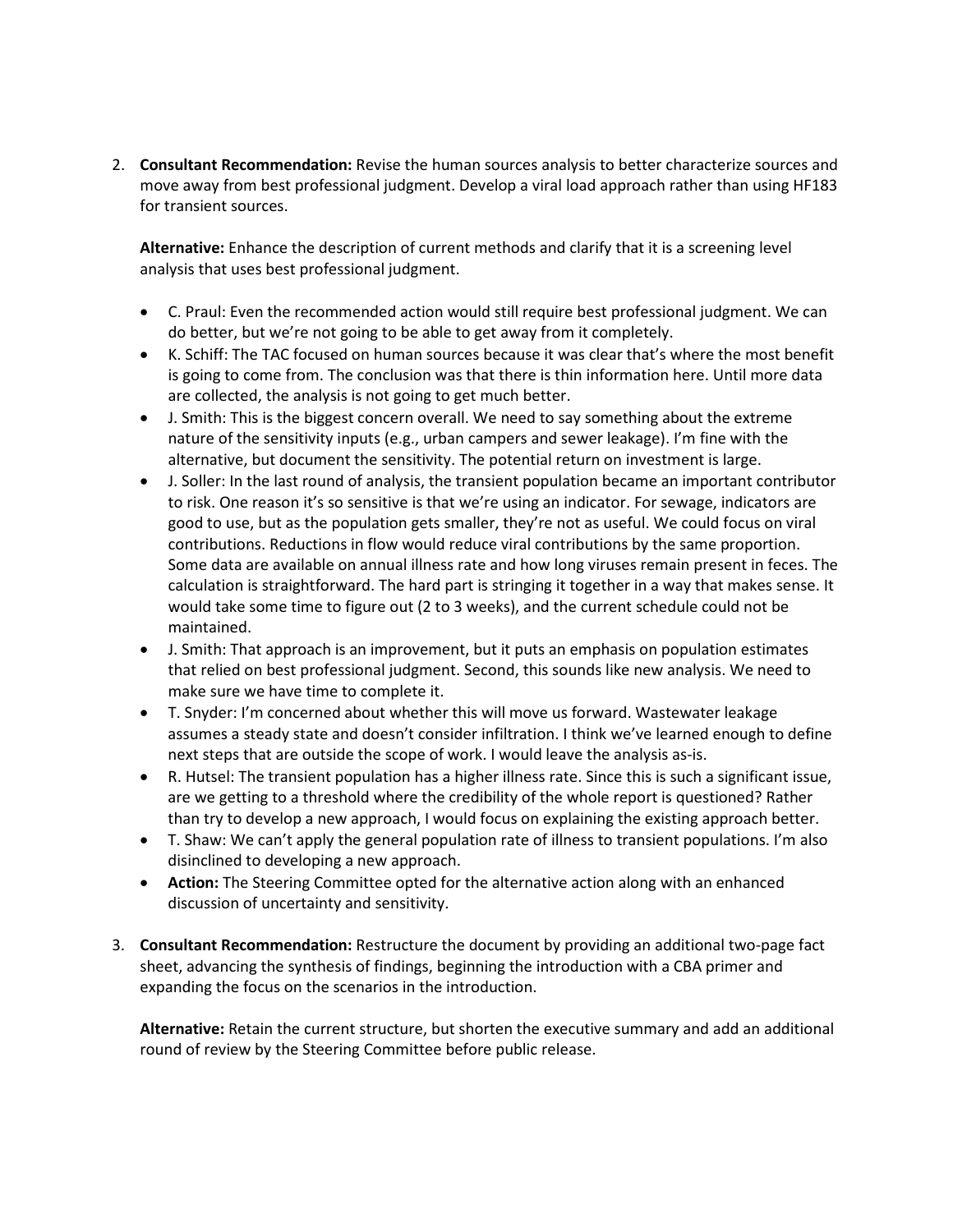- C. Praul: The recommendation can be done within the current scope and schedule. Another round of review will push the scope and schedule.
- R. Kolb: I definitely want a high-level two-page executive summary.
- R. Hutsel: I wouldn't want to remove the executive summary or the introduction.
- M. Santillan Mata: My concern is about readability for the general public.
	- o C. Praul: The document is primarily written for the Steering Committee and the TAC. The executive summary will be written for the general public, however.
	- o R. Kolb: We have people waiting for this document to be released and it is subject to public information requests.
- J. Smith: There are a lot of typos to address. I would like an additional review by the Steering Committee.
- R. Kolb: I expected to read this in three hours. It took me 11 because it was so hard to understand, even with knowledge of the process.
	- o T. Snyder: I'm not sure reading the document in 2 to 3 hours is a reasonable criterion.
- K. Schiff: The report wasn't clear, and the story could have been told better.
- T. Snyder: I'm less concerned about the order. The synthesis of findings needs to be expanded. The executive summary can be improved. The methods section can be explained better.
- J. Haas: A fact sheet would be extraordinarily helpful. If the 'fact sheet' is the executive summary, I wouldn't have a problem. Pulling out the separate studies and putting them into the appendix would help clarify the report.
- T. Shaw: I'm not sure about expanding the discussion about scenarios in the introduction makes sense. Leave the detail in the body of the report.
- R. Hutsel: What is the difference between the fact sheet and executive summary? I'm concerned about condensing this much thought into a two-page fact sheet.
	- o The executive summary has more content. The fact sheet would have bullets and graphics for the public.
- **Actions:** The consultant will make the following changes to the document:
	- o Make the report more readable
	- o Move the Financial Capability Assessment and other separate studies to the appendix
	- o Add a two-page standalone fact sheet for the public
	- o Keep a longer executive summary, but add results and details to 'tell the story'
	- o Begin the introduction with a CBA primer
- 4. **Consultant Recommendation:** Expand the analysis to provide a 2x2 matrix of high versus low benefits and costs so that the broad sensitivity of the analysis is clear and readers understand more than the "best case" scenario.

**Alternative:** Retain current focus on "best case" results.

- K. Schiff: In general, the TAC thought there was some sensitivity analysis on benefits side, but not on the cost side. The consultant could add error bars on some (e.g., those that show most benefit) or all analyses. What was presented in the report was the most benefit and least cost. The report didn't include a range depicting if the cost was actually higher and the benefit was actually less.
- C. Praul: We heard that the 2x2 matrix has been successful in the past. It would be one scenario per matrix. Net benefit number would be used. The matrix would show sensitivity based on the location of numbers in the quadrants.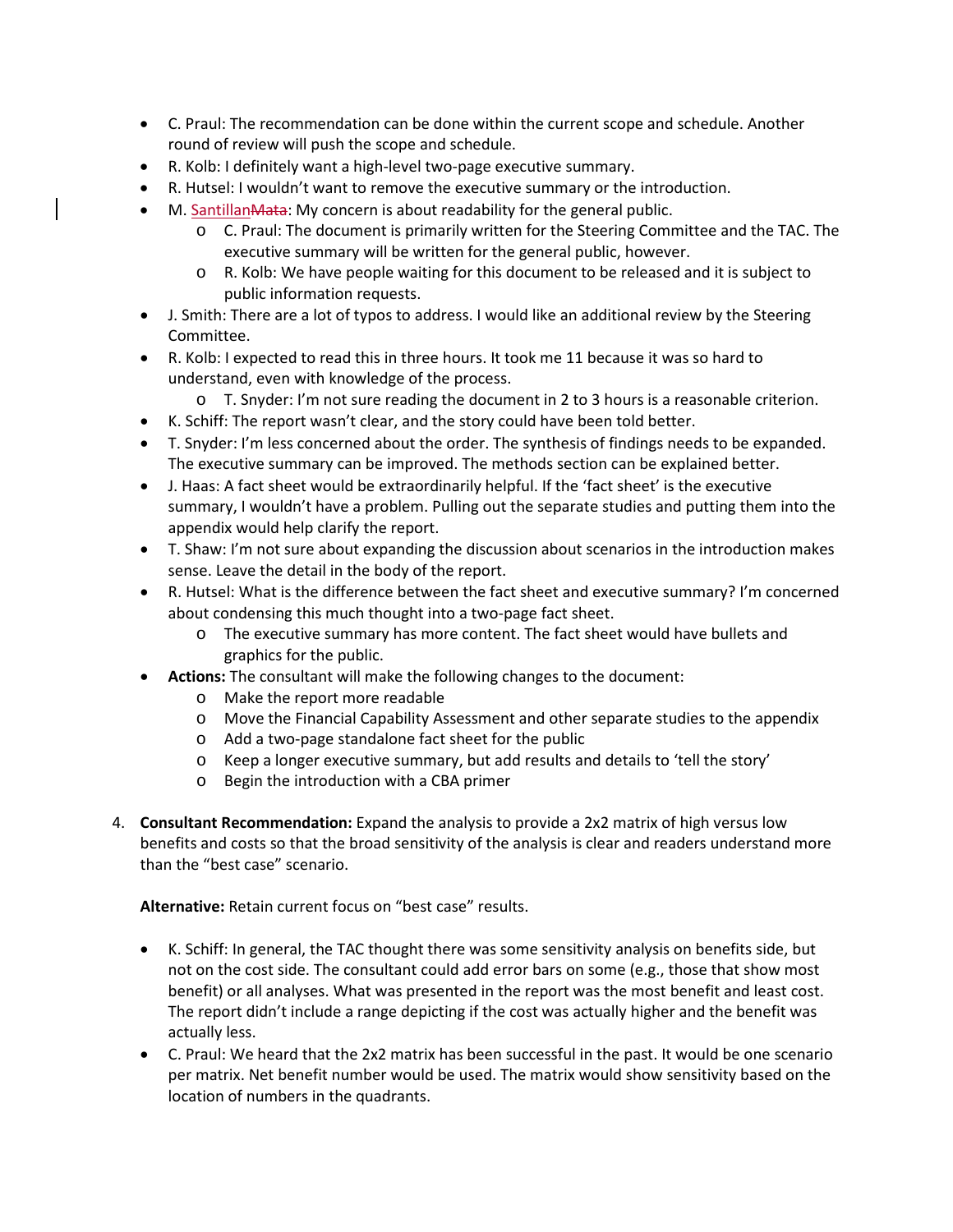- J. Haas: Why wouldn't this be done for all of the scenarios?
	- o C. Praul: We don't have values for all costs. It would entail a lot of effort to come up with the numbers for all watersheds, costs and benefits.
- **Action:** The consultant will provide an initial 2x2 matrix for the 2010 TMDL scenario to the Steering Committee for review within four weeks. The Steering Committee will then decide whether to move forward with developing matrices for the remaining scenarios.
- 5. **Consultant Recommendation:** Maintain the same approach to the two types of dilution calculations for illness and recreation trips but better document them.

**Alternative:** Develop an alternative method with greater validation potential and calculate the uncertainty range.

- H. Yu: Are the two calculations different? They both conform to the same ratio for each watershed.
	- o M. Buckley: Yes, the expanded documentation will speak to the differences.
- **Action:** The Steering Committee decided to move forward with the recommended action.
- 6. **Consultant Recommendation:** Enhance interpretation and quality of watershed-specific benefit and cost results to provide insight about policy choices that could be made in different regions.

**Alternative:** Retain current focus on conveying results across study area.

- C. Praul: The TAC was interested in adding recommendations about potential policy implications to the CBA report. An expanded scope and schedule would be required to separate the results by watershed and expand interpretation in the report. Confidence in results also diminishes at the watershed level.
- J. Haas: Is this recommendation more time intensive than developing the matrix (see recommendation 4)? My concern is with drilling into watershed-specific findings given the overall level of confidence in the results. The report does a good job of pointing out intuitive issues; expanding that discussion will help policy makers.
- T. Snyder: My concern is that we don't have enough data.
- J. A. Weber: It would be an incomplete analysis that would require continuous extrapolation.
- **Action:** The consultant will discuss the value of such an analysis qualitatively (with examples) without performing the analysis at this time. They will also pull back some of the analysis that is watershed-specific due to a low level of confidence.
- 7. **Consultant Recommendation:** Include recommendations for further research in a qualitative way, rather than doing further sensitivity analysis to determine which data sets and methods are most sensitive.

**Alternative:** Conduct quantitative analysis of sensitivity to prioritize recommendations.

• C. Praul: The recommended action would include a qualitative discussion of why further study would be valuable. Sensitivity analysis is possible using information from the TAC and additional sensitivity analyses that are already scheduled. Additional analysis is not in the current scope.